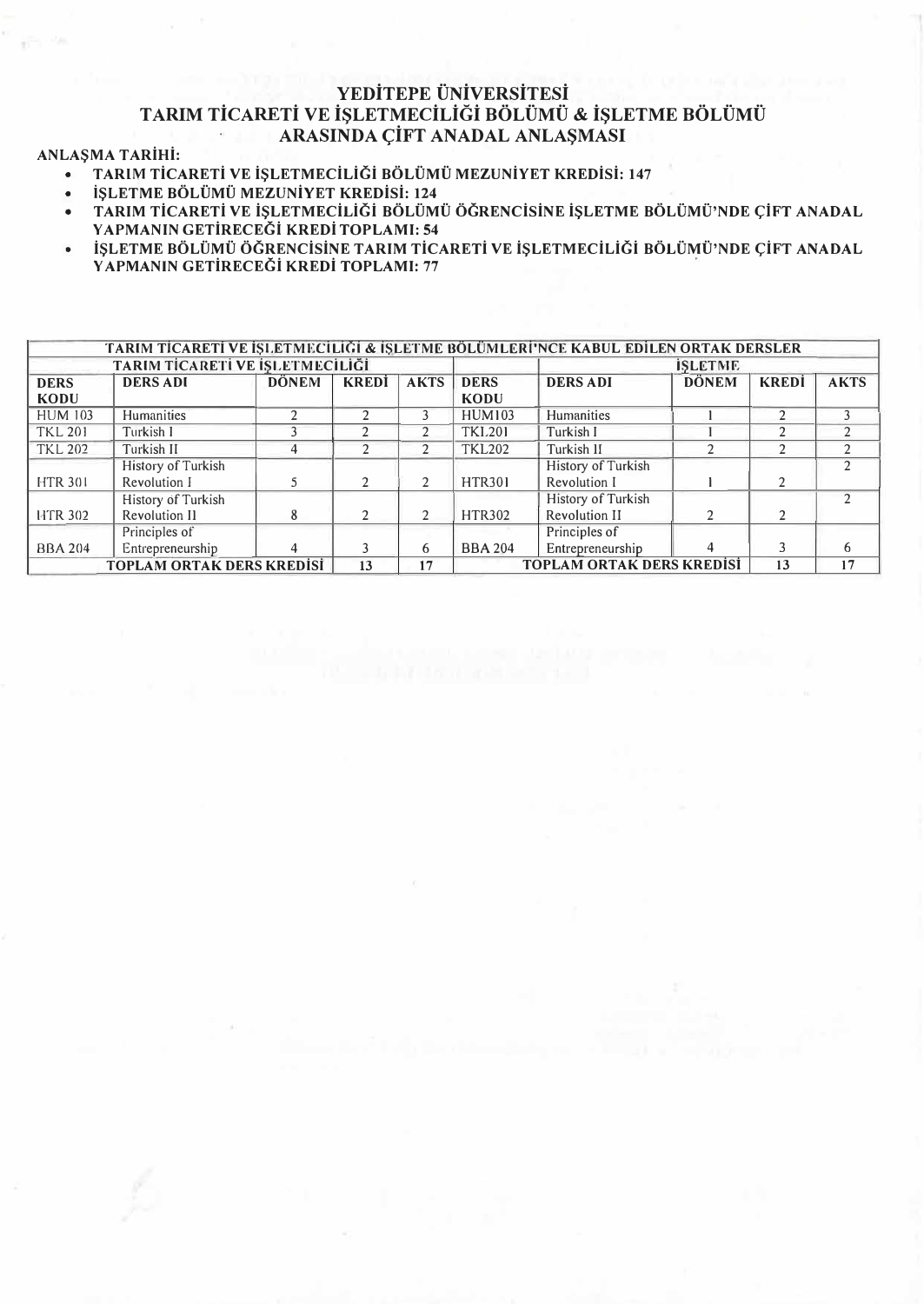**iŞLETME BÖLÜMÜ ÖGRENCISI OLUP TARIM TİCARETİ VE İŞLETMECILIĞI BÖLÜMÜ'NDE ÇİFT ANADAL** YAPMAK ISTEYENLER IÇIN **TARIM TICARETI VE IŞLETMECILIĞI BÖLÜMÜ'NDEN** ALINMASI GEREKEN DERSLER:

|                  | TARIM TİCARETİ VE İŞLETMECİLİĞİ BÖLÜMÜ DERSLERİ       |                |                          |                |  |
|------------------|-------------------------------------------------------|----------------|--------------------------|----------------|--|
| <b>DERS KODU</b> | <b>DERS ADI</b>                                       | <b>DÖNEM</b>   | <b>KREDI</b>             | <b>AKTS</b>    |  |
| AGR102           | <b>Environmental Economics and Trade</b>              | $\overline{2}$ | 3                        | 6              |  |
| AGR104           | <b>Environmental Pollution</b>                        | $\overline{2}$ | 3                        | 6              |  |
| <b>HRM322</b>    | Occupational Health and Safety                        | $\overline{c}$ | 3                        | 5              |  |
| <b>AGR201</b>    | <b>Commodity Markets Analysis</b>                     | 3              | 3                        | $\overline{4}$ |  |
| ATR211           | Purchasing, Warehousing & Distribution                | 3              | 3                        | 6              |  |
| AGR205           | Agricultural Trade Management                         | 3              | $\overline{\mathcal{E}}$ | 5              |  |
| AGR207           | Introduction to Microbiology                          | 3              | $\overline{\mathcal{E}}$ | 4              |  |
| AGR204           | Agricultural Import and Export Management             | $\overline{4}$ | 3                        | 6              |  |
| AGR206           | EU Agricultural Policy and Customs Union              | 4              | 3                        | 5              |  |
| <b>AGR208</b>    | <b>Agriculture Models</b>                             | 4              | 3                        | 5              |  |
| <b>AGR301</b>    | <b>Blockchain I</b>                                   | 5              | 3                        | 6              |  |
| AGR305           | Agricultural Law                                      | 5              | 3                        | 4              |  |
| AGR380           | Long-term Internship I                                | 6              | 11                       | 1.5            |  |
| AGR382           | Long-term Internship II                               | 6              | 1 <sub>1</sub>           | 15             |  |
| <b>AGR401</b>    | <b>Blockchain II</b>                                  |                | 3                        | 6              |  |
| <b>AGR403</b>    | <b>Agricultural Pricing</b>                           |                | 3                        | 5              |  |
| <b>AGR405</b>    | Land Management, Improvement and Waste Management     | 7              | 3                        | 4              |  |
| <b>AGR407</b>    | Plant Protection and Biological Fighting              | 7              | 3                        | 5              |  |
| <b>AGR490</b>    | Summer Practice II                                    |                | $\theta$                 |                |  |
| AGR402           | Plant Nutrition Fertilization and Irrigation          | 4              | 7                        |                |  |
| AGR492           | <b>Graduation Project</b>                             | 8              | 3                        | 5              |  |
|                  | TOPLAM İŞLETME BÖLÜMÜ ÖĞRENCISİNE GELEN EKSTRA KREDI= |                | 77                       | 125            |  |

#### TARIM TİCARETİ VE İŞLETMECİLIĞİ BÖLÜMÜ ÖĞRENCISI OLUP İŞLETME BÖLÜMÜ'NDE ÇİFT ANADAL YAPMAK iSTEYENLER iQiN **iSLETME BOLUMU'NDEN** ALINMASI GEREKEN DERSLER:

| <b>DERS KODU</b> | <b>DÖNEM</b><br><b>DERS ADI</b>                                 |                      |    |     |  |
|------------------|-----------------------------------------------------------------|----------------------|----|-----|--|
| LAW123           | Introduction to Law                                             |                      |    | 4   |  |
| <b>BBA102</b>    | <b>Fundamentals of Management</b>                               |                      | 3  |     |  |
| <b>ECON122</b>   | Principles of Macroeconomics                                    | 2                    | 3  |     |  |
| LAW192           | Law of Enterprise                                               | $\overline{2}$       | 3  | 4   |  |
| FEXX1            | Free Elective I                                                 | 2                    | 3  | 5   |  |
| <b>BBA206</b>    | Human Resource Management                                       | 3                    | 3  | 4   |  |
| <b>BBA261</b>    | <b>Marketing Management</b>                                     | 3                    | 3  | 6   |  |
| <b>BBA245</b>    | <b>Financial Accounting</b>                                     | 4                    | 3  | 5   |  |
| <b>BBA364</b>    | <b>Strategic Marketing</b>                                      | 4                    | 3  | 6   |  |
| <b>BBA202</b>    | Organizational Behavior                                         | 4                    | 3  | 6   |  |
| <b>BBA210</b>    | <b>Corporate Social Responsibility</b>                          | 4                    | 3  | 6   |  |
| <b>RSCH410</b>   | Scientific Research Methods                                     | 5                    | 3  | 4   |  |
| <b>BBA345</b>    | Cost Accounting                                                 | 6                    | 3  | 7   |  |
| <b>BBA343</b>    | Corporate Finance                                               | 6                    | 3  |     |  |
| <b>BBA341</b>    | Managerial Accounting                                           |                      | 3  |     |  |
| <b>BBA347</b>    | <b>Financial Markets and Institutions</b>                       |                      | 3  | 6   |  |
| <b>BBA363</b>    | <b>Brand Management</b>                                         |                      | 3  | 5   |  |
| <b>BBA402</b>    | 8<br>Strategic Management                                       |                      |    |     |  |
|                  | TOPLAM TARIM TİCARETİ VE İŞLETMECİLİĞİ BÖLÜMÜ ÖĞRENCİSİNE GELEN | <b>EKSTRA KREDİ=</b> | 54 | 100 |  |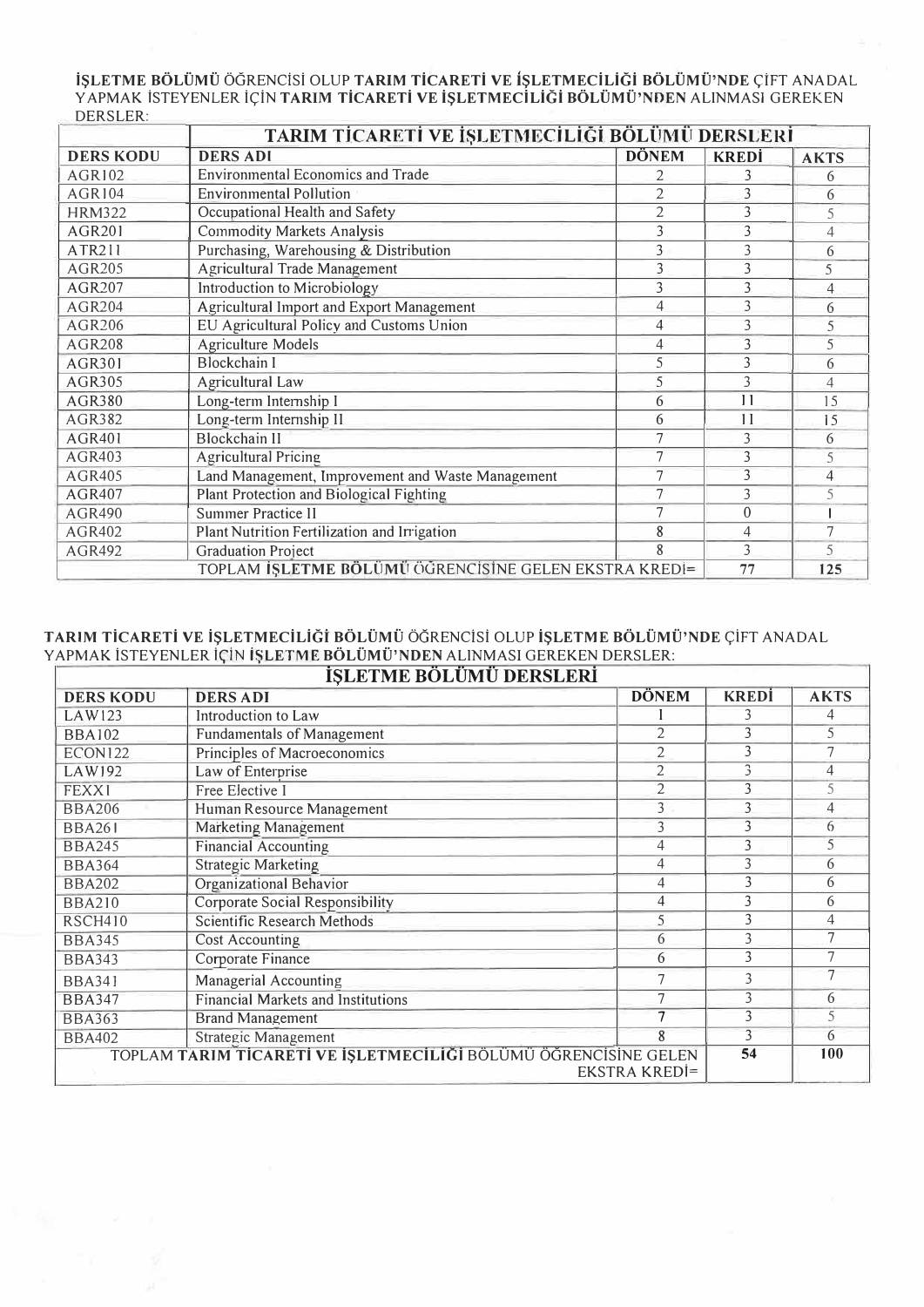| TARIM TİCARETİ VE İŞLETMECİLİĞİ & İŞLETME BÖLÜMLERİ'NCE |  |
|---------------------------------------------------------|--|
| KABUL EDİLEN DENK SAYILABİLECEK DERSLER                 |  |

| TARIM TİCARETİ VE İŞLETMECİLİĞİ |                                                               |                |              | <b>İŞLETME</b>                  |                  |                                             |                |                |             |
|---------------------------------|---------------------------------------------------------------|----------------|--------------|---------------------------------|------------------|---------------------------------------------|----------------|----------------|-------------|
| <b>DERS KODU</b>                | <b>DERS ADI</b>                                               | <b>DÖNEM</b>   | <b>KREDI</b> | <b>AKTS</b>                     | <b>DERS KODU</b> | <b>DERS ADI</b>                             | <b>DÖNEM</b>   | <b>KREDİ</b>   | <b>AKTS</b> |
| AGR101                          | Numerical<br>Methods                                          | $\mathbf{I}$   | 3            | 5                               | MATH133          | <b>Basic</b><br>Mathematics                 | 1              | 3              | 5           |
| AGR103                          | Principles of<br>Economics                                    | 1              | 3            | 5                               | ECONI11          | Principles of<br>Microeconomics             | 1              | 3              | $\tau$      |
|                                 | Principles of<br>Financial                                    |                |              |                                 |                  | Introduction to                             |                |                |             |
| AFN132                          | Accounting                                                    | $\overline{2}$ | 3            | 6                               | <b>BBA244</b>    | Accounting                                  | 3              | 3              | 5           |
| AGR203                          | Agricultural<br>Statistics and<br>Evaluation                  | 3              | 3            | $\overline{4}$                  | <b>STAT410</b>   | Statistics                                  | $\overline{2}$ | 3              | 5           |
| FE XX1                          | Free Elective                                                 | 3              | 3            | 5                               | BBA101**         | Introduction to<br><b>Business</b>          | 1              | $\overline{3}$ | $\tau$      |
| <b>AGR202</b>                   | Agricultural<br>Information<br>Systems and<br>Data Processing | 4              | 3            | 6                               | <b>BBA384</b>    | Management<br>Information<br><b>Systems</b> | 6              | 3              | 5           |
| AGR303                          | International<br>Trade                                        | 5              | 3            | 5                               | <b>BBA401</b>    | International<br><b>Business</b>            | 5              | 3              | 6           |
| <b>AGR307</b>                   | Agricultural<br>Small Family<br><b>Business</b>               | 5              | 3            | 5                               | <b>BBA201</b>    | Organization<br>Theory and<br>Design        | 3              | 3              | 6           |
|                                 | Financial                                                     |                |              | $\tau$                          |                  | Financial                                   |                |                | 7           |
| ATD345                          | Management<br>Summer                                          | 5              | 3            |                                 | <b>BBA243</b>    | Management                                  | 5              | 3              |             |
| <b>AGR390</b>                   | Practice I                                                    | 5              | $\theta$     | 1                               | BBA491**         | Internship<br>Departmental                  | 8              | $\theta$       | 15          |
| <b>AGRXX1</b>                   | Area Elective I                                               | 7              | 3            | 5                               | BBAXX1**         | Elective I                                  | 5              | 3              | 6           |
| AGRXX2                          | Area Elective II                                              | 7              | 3            | 5                               | BBAXX2**         | Departmental<br>Elective II                 | 5              | 3              | 6           |
| AGRXX3                          | Area Elective<br>Ш                                            | 8              | 3            | 5                               | BBAXX3**         | Departmental<br>Elective III                | 6              | 3              | 6           |
| AGRXX4                          | Area Elective<br>1 <sup>V</sup>                               | 8              | 3            | 5                               | BBAXX4**         | Departmental<br>Elective IV                 | 6              | 3              | 6           |
| AGRXX5                          | Area Elective V                                               | 8              | 3            | 5                               | BBAXX5**         | Departmental<br>Elective V                  | 7              | 3              | 6           |
| AFE121*                         | Advanced<br>English I                                         | 1              | 3            | 5                               | FEXX2            | Free Elective II                            | 3              | 3              | 5           |
| COMPI01*                        | Basic<br>Information<br>Technologies                          | 1              | 3            | 4                               | FEXX3            | Free Elective III                           | 3              | 3              | 5           |
| AGR105*                         | Ecology                                                       | $\mathbf{1}$   | 3            | 5                               | FEXX4            | Free Elective IV                            | $\tau$         | 3              | 5           |
| AGR107*                         | Principles of<br>Soil Science                                 | 1              | 3            | 5                               | FEXX5            | Free Elective V                             | 8              | 3              | 5           |
| AFE122*                         | Advanced<br>English II                                        | $\overline{2}$ | 3            | 5                               | FEXX6            | Free Elective VI                            | $\bf 8$        | 3              | 5           |
| TOPLAM ORTAK DERS KREDISI<br>57 |                                                               |                | 98           | TOPLAM ORTAK DERS KREDISI<br>57 |                  |                                             | 123            |                |             |

**iSLETME** BOLUMU OGRENCiSi OLUP **TARIM TiCARETi VE iSLETMECiLiGi** BOLUMUNDE CIFT ANADAL YAPMAK ISTEYENLER IÇIN TARIM TICARETI VE IŞLETMECILIĞI BÖLÜMÜNCE İSTENEN EK KOŞULLAR:

\* Bu derslerin Tarım Ticareti ve İşletmeciliği Bölümü'nden alınması zorunludur.

TARIM TİCARETİ VE İŞLETMECİLİĞİ BÖLÜMÜ ÖĞRENCISI OLUP İŞLETME BÖLÜMÜ'NDE ÇİFT ANADAL YAPMAK ISTEYENLER IÇIN IŞLETME BÖLÜMÜ'NCE ISTENEN EK KOŞULLAR:

\*\*Bu derslerin İşletme Bölümü'nden alınması zorunludur.